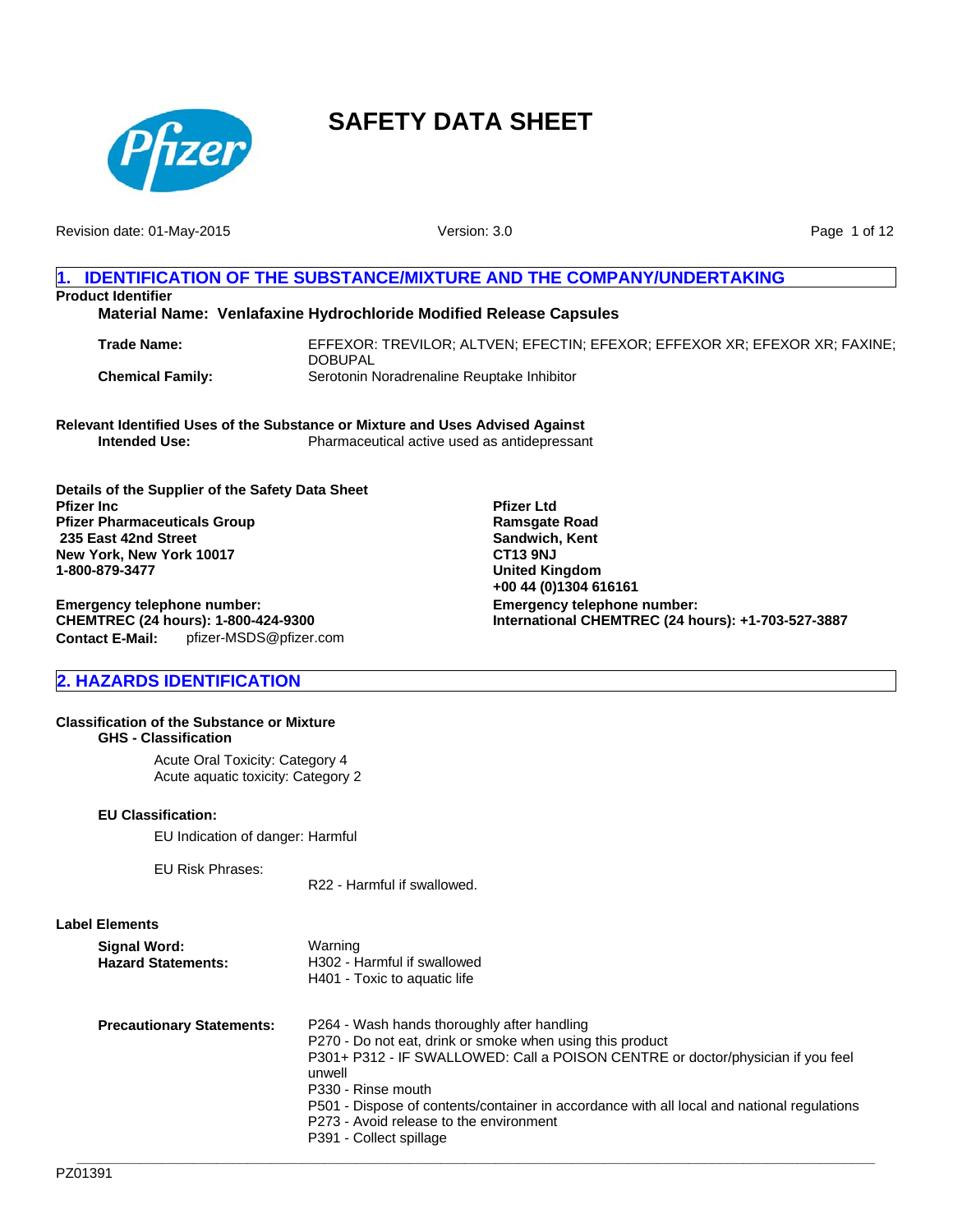**\_\_\_\_\_\_\_\_\_\_\_\_\_\_\_\_\_\_\_\_\_\_\_\_\_\_\_\_\_\_\_\_\_\_\_\_\_\_\_\_\_\_\_\_\_\_\_\_\_\_\_\_\_\_\_\_\_\_\_\_\_\_\_\_\_\_\_\_\_\_\_\_\_\_\_\_\_\_\_\_\_\_\_\_\_\_\_\_\_\_\_\_\_\_\_\_\_\_\_\_\_\_\_**

**Material Name: Venlafaxine Hydrochloride Modified Release Capsules Revision date: 01-May-2015**

**Page 2 of 12**

**Version: 3.0**



**Other Hazards Australian Hazard Classification (NOHSC):**

Hazardous Substance. Non-Dangerous Goods.

**Note:** This document has been prepared in accordance with standards for workplace safety, which require the inclusion of all known hazards of the product or its ingredients regardless of the potential risk. The precautionary statements and warnings included may not apply in all cases. Your needs may vary depending upon the potential for exposure in your workplace.

# **3. COMPOSITION / INFORMATION ON INGREDIENTS**

#### **Hazardous**

| Ingredient                 | <b>CAS Number</b> | EU.                  | <b>EU Classification</b> | <b>GHS</b>                                       | %         |
|----------------------------|-------------------|----------------------|--------------------------|--------------------------------------------------|-----------|
|                            |                   | <b>EINECS/ELINCS</b> |                          | <b>Classification</b>                            |           |
|                            |                   | List                 |                          |                                                  |           |
| Talc (non-asbestiform)     | 14807-96-6        | 238-877-9            | Not Listed               | Not Listed                                       |           |
| Titanium dioxide           | 13463-67-7        | 236-675-5            | Not Listed               | Not Listed                                       |           |
| Ferric oxide vellow        | 51274-00-1        | 257-098-5            | Not Listed               | Not Listed                                       |           |
| Microcrystalline cellulose | 9004-34-6         | 232-674-9            | Not Listed               | Not Listed                                       |           |
| Venlafaxine hydrochloride  | 99300-78-4        | Not Listed           | Xn:R22                   | Acute Tox.4<br>(H302); Aquatic<br>Acute 2 (H401) | $30 - 40$ |

| Ingredient                    | <b>CAS Number</b> | EU                   | <b>EU Classification</b> | <b>GHS</b>            | % |
|-------------------------------|-------------------|----------------------|--------------------------|-----------------------|---|
|                               |                   | <b>EINECS/ELINCS</b> |                          | <b>Classification</b> |   |
|                               |                   | List                 |                          |                       |   |
| Gelatin                       | 9000-70-8         | 232-554-6            | Not Listed               | Not Listed            |   |
| Ferric oxide red              | 1309-37-1         | 215-168-2            | Not Listed               | Not Listed            |   |
| <b>Black Iron Oxide</b>       | 1317-61-9         | 215-277-5            | Not Listed               | Not Listed            |   |
| Hydroxypropyl methylcellulose | 9004-65-3         | Not Listed           | Not Listed               | Not Listed            |   |
| Ethylcellulose                | 9004-57-3         | Not Listed           | Not Listed               | Not Listed            |   |

**\_\_\_\_\_\_\_\_\_\_\_\_\_\_\_\_\_\_\_\_\_\_\_\_\_\_\_\_\_\_\_\_\_\_\_\_\_\_\_\_\_\_\_\_\_\_\_\_\_\_\_\_\_\_\_\_\_\_\_\_\_\_\_\_\_\_\_\_\_\_\_\_\_\_\_\_\_\_\_\_\_\_\_\_\_\_\_\_\_\_\_\_\_\_\_\_\_\_\_\_\_\_\_**

**Additional Information:** \* Proprietary

Ingredient(s) indicated as hazardous have been assessed under standards for workplace safety.

In accordance with 29 CFR 1910.1200, the exact percentage composition of this mixture has been withheld as a trade secret.

#### **For the full text of the R phrases and CLP/GHS abbreviations mentioned in this Section, see Section 16**

# **4. FIRST AID MEASURES**

#### **Description of First Aid Measures**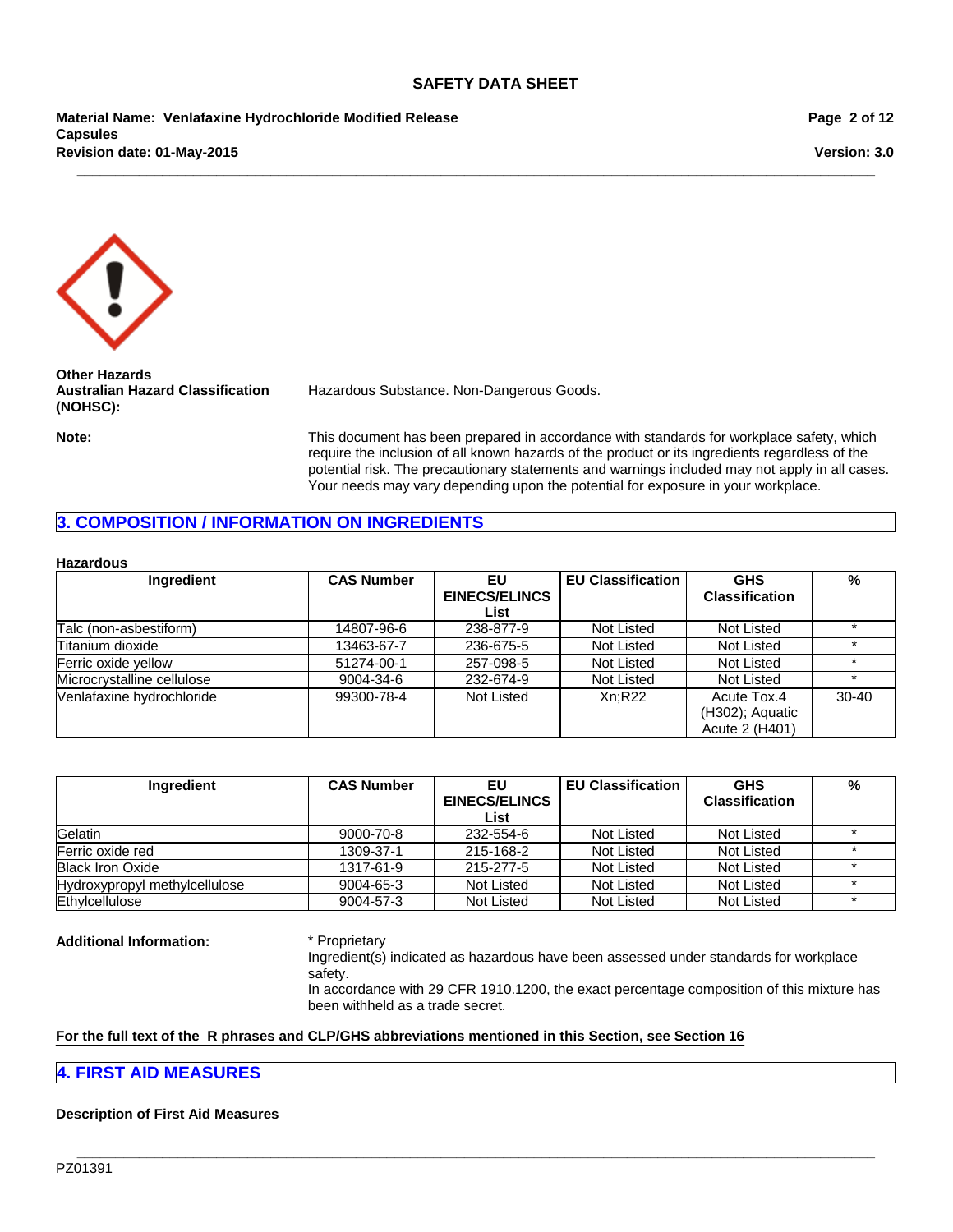**\_\_\_\_\_\_\_\_\_\_\_\_\_\_\_\_\_\_\_\_\_\_\_\_\_\_\_\_\_\_\_\_\_\_\_\_\_\_\_\_\_\_\_\_\_\_\_\_\_\_\_\_\_\_\_\_\_\_\_\_\_\_\_\_\_\_\_\_\_\_\_\_\_\_\_\_\_\_\_\_\_\_\_\_\_\_\_\_\_\_\_\_\_\_\_\_\_\_\_\_\_\_\_**

**Revision date: 01-May-2015 Material Name: Venlafaxine Hydrochloride Modified Release Capsules**

| <b>4. FIRST AID MEASURES</b>                                |                                                                                                                                                                                       |
|-------------------------------------------------------------|---------------------------------------------------------------------------------------------------------------------------------------------------------------------------------------|
| <b>Eye Contact:</b>                                         | Flush with water while holding eyelids open for at least 15 minutes. Seek medical attention<br>immediately.                                                                           |
| <b>Skin Contact:</b>                                        | Remove contaminated clothing. Flush area with large amounts of water. Use soap. Seek<br>medical attention.                                                                            |
| Ingestion:                                                  | Never give anything by mouth to an unconscious person. Wash out mouth with water. Do not<br>induce vomiting unless directed by medical personnel. Seek medical attention immediately. |
| Inhalation:                                                 | Remove to fresh air and keep patient at rest. Seek medical attention immediately.                                                                                                     |
| Most Important Symptoms and Effects, Both Acute and Delayed |                                                                                                                                                                                       |
| <b>Symptoms and Effects of</b>                              | For information on potential signs and symptoms of exposure, See Section 2 - Hazards                                                                                                  |
| <b>Exposure:</b>                                            | Identification and/or Section 11 - Toxicological Information.<br>None known                                                                                                           |
| <b>Medical Conditions</b><br><b>Aggravated by Exposure:</b> |                                                                                                                                                                                       |
|                                                             | Indication of the Immediate Medical Attention and Special Treatment Needed                                                                                                            |
| <b>Notes to Physician:</b>                                  | None                                                                                                                                                                                  |
| <b>5. FIRE FIGHTING MEASURES</b>                            |                                                                                                                                                                                       |
|                                                             |                                                                                                                                                                                       |
| <b>Extinguishing Media:</b>                                 | Use carbon dioxide, dry chemical, or water spray.                                                                                                                                     |
|                                                             |                                                                                                                                                                                       |

**Special Hazards Arising from the Substance or Mixture Hazardous Combustion Products:** Formation of toxic gases is possible during heating or fire. **Fire / Explosion Hazards:** Strong dust explosion characteristic. High sensitivity of a dust cloud to ignition, based on minimum ignition energy.

#### **Advice for Fire-Fighters**

During all fire fighting activities, wear appropriate protective equipment, including self-contained breathing apparatus.

# **6. ACCIDENTAL RELEASE MEASURES**

#### **Personal Precautions, Protective Equipment and Emergency Procedures**

Personnel involved in clean-up should wear appropriate personal protective equipment (see Section 8). Minimize exposure.

### **Environmental Precautions**

Place waste in an appropriately labeled, sealed container for disposal. Care should be taken to avoid environmental release.

#### **Methods and Material for Containment and Cleaning Up**

| <b>Measures for Cleaning /</b><br><b>Collecting:</b> | Contain the source of spill if it is safe to do so. Collect spill with absorbent material. Clean spill<br>area thoroughly. Avoid use of a filtered vacuum to clean spills of dry solids, due to the potential<br>for electrostatic discharge and the strong dust explosion characteristic and high sensitivity to<br>ignition. |
|------------------------------------------------------|--------------------------------------------------------------------------------------------------------------------------------------------------------------------------------------------------------------------------------------------------------------------------------------------------------------------------------|
| <b>Additional Consideration for</b><br>Large Spills: | Non-essential personnel should be evacuated from affected area. Report emergency<br>situations immediately. Clean up operations should only be undertaken by trained personnel.                                                                                                                                                |

# **7. HANDLING AND STORAGE**

#### **Precautions for Safe Handling**

**Page 3 of 12**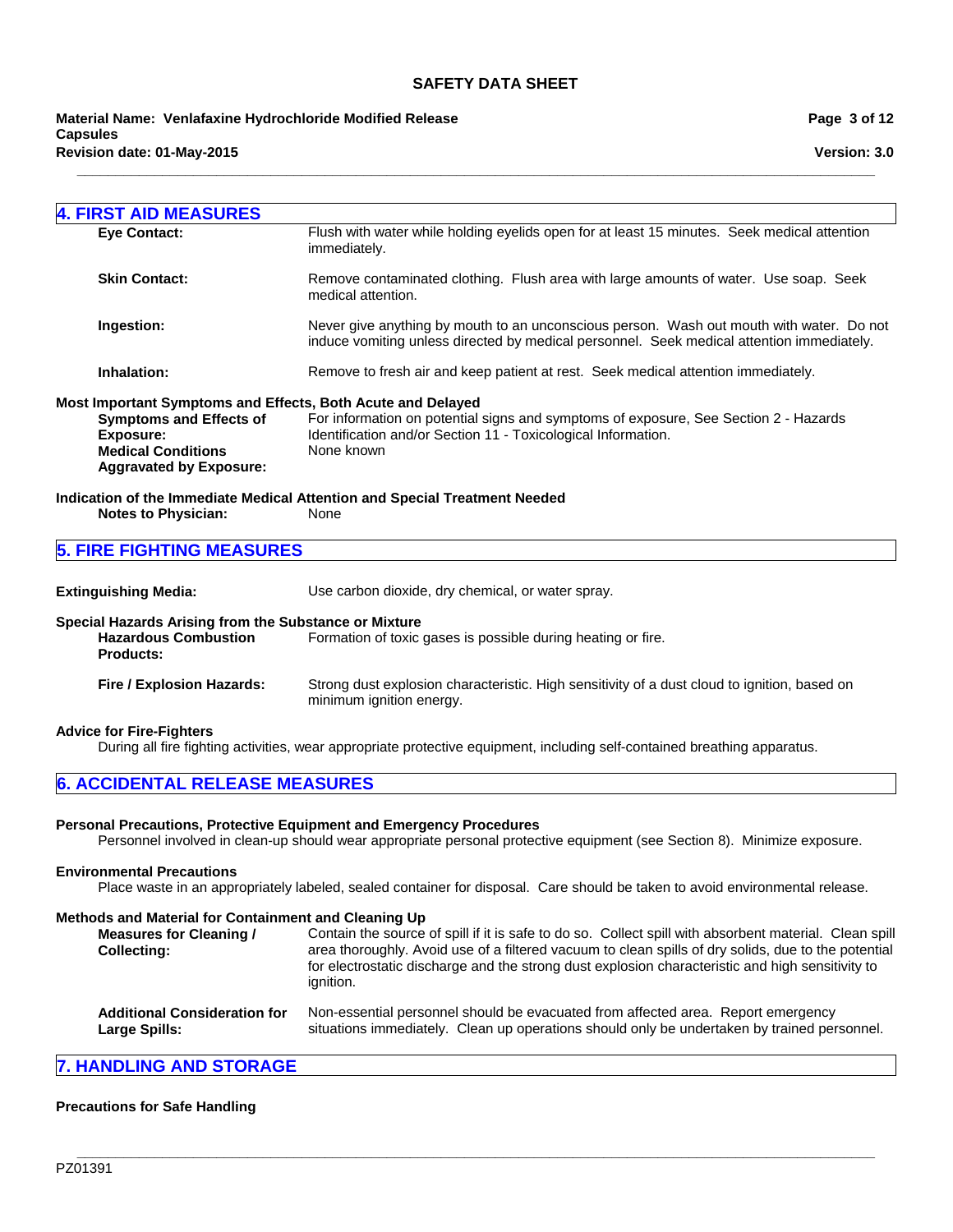**Material Name: Venlafaxine Hydrochloride Modified Release Capsules**

**\_\_\_\_\_\_\_\_\_\_\_\_\_\_\_\_\_\_\_\_\_\_\_\_\_\_\_\_\_\_\_\_\_\_\_\_\_\_\_\_\_\_\_\_\_\_\_\_\_\_\_\_\_\_\_\_\_\_\_\_\_\_\_\_\_\_\_\_\_\_\_\_\_\_\_\_\_\_\_\_\_\_\_\_\_\_\_\_\_\_\_\_\_\_\_\_\_\_\_\_\_\_\_ Revision date: 01-May-2015**

# **7. HANDLING AND STORAGE**

Minimize dust generation and accumulation. If tablets or capsules are crushed and/or broken, avoid breathing dust and avoid contact with eyes, skin, and clothing. When handling, use appropriate personal protective equipment (see Section 8). Wash hands and any exposed skin after removal of PPE. Releases to the environment should be avoided. Refer to Section 12 - Ecological Information, for information on potential effects on the environment. Review and implement appropriate technical and procedural waste water and waste disposal measures to prevent occupational exposure or environmental releases. Potential points of process emissions of this material to the atmosphere should be controlled with dust collectors, HEPA filtration systems or other equivalent controls.

### **Conditions for Safe Storage, Including any Incompatibilities**

**Storage Conditions:** Store as directed by product packaging.<br> **Specific end use(s):** Pharmaceutical drug product Pharmaceutical drug product

# **8. EXPOSURE CONTROLS / PERSONAL PROTECTION**

#### **Control Parameters**

**Refer to available public information for specific member state Occupational Exposure Limits.**

| Talc (non-asbestiform)                         |                          |
|------------------------------------------------|--------------------------|
| <b>ACGIH Threshold Limit Value (TWA)</b>       | 2 mg/m <sup>3</sup>      |
| <b>Australia TWA</b>                           | 2.5 mg/m <sup>3</sup>    |
| <b>Austria OEL - MAKs</b>                      | 2 mg/m $3$               |
| <b>Belgium OEL - TWA</b>                       | 2 mg/m $3$               |
| <b>Bulgaria OEL - TWA</b>                      | 1.0 fiber/cm3            |
|                                                | 6.0 mg/m <sup>3</sup>    |
|                                                | 3.0 mg/ $m3$             |
| <b>Czech Republic OEL - TWA</b>                | 2.0 mg/m <sup>3</sup>    |
| Denmark OEL - TWA                              | 0.3 fiber/cm3            |
| <b>Finland OEL - TWA</b>                       | 0.5 fiber/cm3            |
| Greece OEL - TWA                               | 10 mg/m $3$              |
|                                                | 2 mg/m $3$               |
| <b>Hungary OEL - TWA</b>                       | 2 mg/ $m3$               |
| <b>Ireland OEL - TWAs</b>                      | 10 mg/m $3$              |
|                                                | $0.8 \text{ mg/m}^3$     |
| Lithuania OEL - TWA                            | 2 mg/m $3$               |
|                                                | 1 mg/m $3$               |
| <b>Netherlands OEL - TWA</b>                   | $0.25$ mg/m <sup>3</sup> |
| OSHA - Final PELs - Table Z-3 Mineral D:       | 20 mppcf                 |
| <b>Poland OEL - TWA</b>                        | 4.0 mg/m $3$             |
|                                                | 1.0 mg/m <sup>3</sup>    |
| Portugal OEL - TWA                             | 2 mg/m $3$               |
| Romania OEL - TWA                              | 2 mg/m $3$               |
| Slovakia OEL - TWA                             | 2 mg/m $3$               |
|                                                | 10 mg/m $3$              |
| Slovenia OEL - TWA                             | 2 mg/m $3$               |
| Spain OEL - TWA                                | 2 mg/m $3$               |
| <b>Sweden OEL - TWAs</b>                       | 2 mg/m $3$               |
|                                                | 1 mg/m $3$               |
| <b>Switzerland OEL -TWAs</b>                   | 2 mg/m $3$               |
| <b>Titanium dioxide</b>                        |                          |
| <b>ACGIH Threshold Limit Value (TWA)</b>       | 10 mg/m $3$              |
| <b>ACGIH OELs - Notice of Intended Changes</b> | Listed                   |
| <b>Australia TWA</b>                           | 10 mg/m $3$              |
|                                                |                          |

**Page 4 of 12**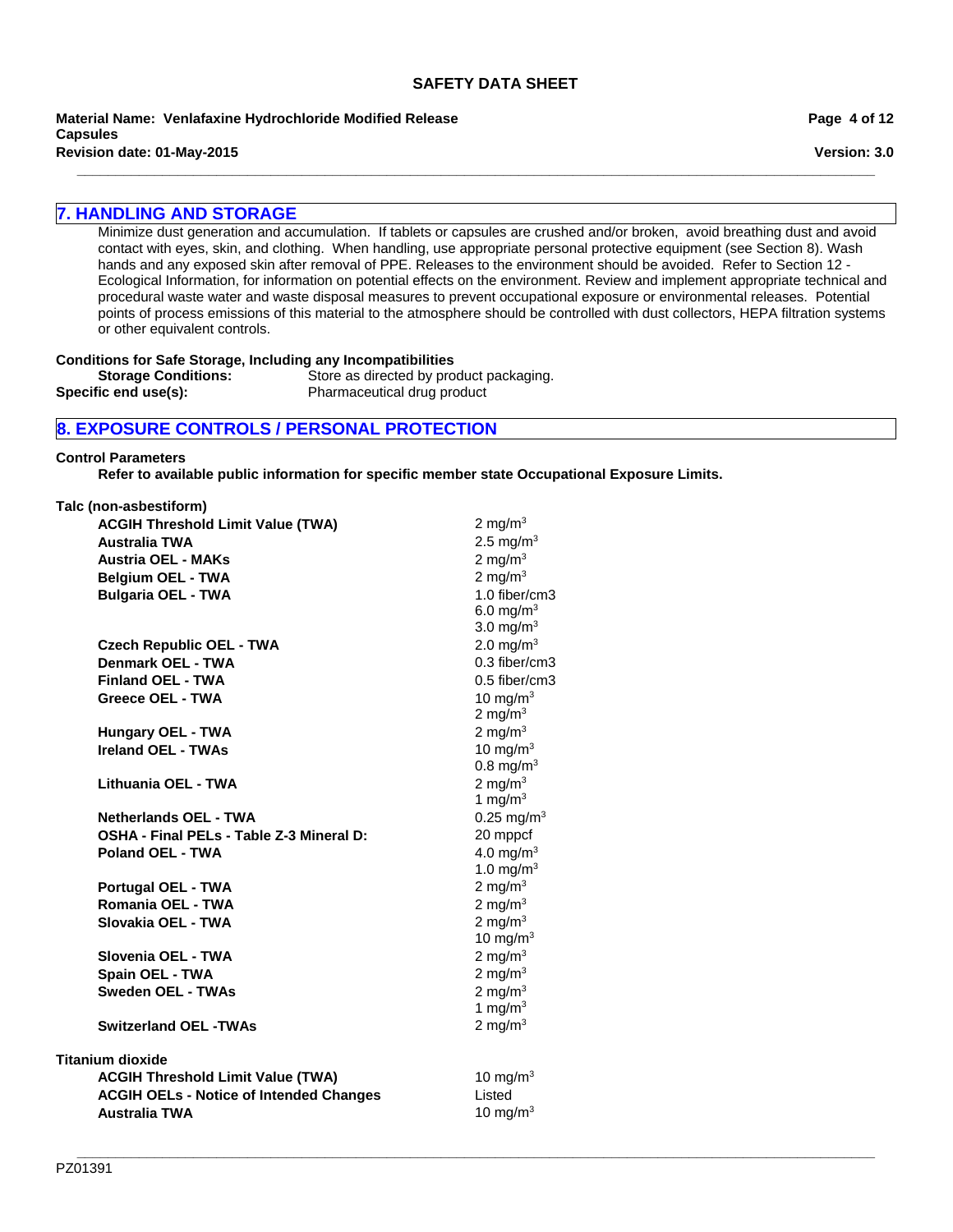**\_\_\_\_\_\_\_\_\_\_\_\_\_\_\_\_\_\_\_\_\_\_\_\_\_\_\_\_\_\_\_\_\_\_\_\_\_\_\_\_\_\_\_\_\_\_\_\_\_\_\_\_\_\_\_\_\_\_\_\_\_\_\_\_\_\_\_\_\_\_\_\_\_\_\_\_\_\_\_\_\_\_\_\_\_\_\_\_\_\_\_\_\_\_\_\_\_\_\_\_\_\_\_**

**Revision date: 01-May-2015 Material Name: Venlafaxine Hydrochloride Modified Release Capsules**

**Page 5 of 12**

**Version: 3.0**

| <b>8. EXPOSURE CONTROLS / PERSONAL PROTECTION</b> |                           |
|---------------------------------------------------|---------------------------|
| <b>Austria OEL - MAKs</b>                         | 5 mg/m <sup>3</sup>       |
| <b>Belgium OEL - TWA</b>                          | 10 mg/m $3$               |
| <b>Bulgaria OEL - TWA</b>                         | 10.0 mg/m <sup>3</sup>    |
| <b>Denmark OEL - TWA</b>                          | 6 mg/ $m3$                |
| Estonia OEL - TWA                                 | 5 mg/ $m3$                |
| <b>France OEL - TWA</b>                           | 10 mg/ $m3$               |
| <b>Greece OEL - TWA</b>                           | 10 mg/m $3$               |
|                                                   | 5 mg/ $m3$                |
| <b>Ireland OEL - TWAs</b>                         | 10 mg/m $3$               |
|                                                   | 4 mg/m $3$                |
| Latvia OEL - TWA                                  | 10 mg/m $3$               |
| Lithuania OEL - TWA                               | 5 mg/ $m3$                |
| <b>OSHA - Final PELS - TWAs:</b>                  | 15 mg/m $3$               |
| <b>Poland OEL - TWA</b>                           | 10.0 mg/m <sup>3</sup>    |
| <b>Portugal OEL - TWA</b>                         | 10 mg/m $3$               |
| Romania OEL - TWA                                 | 10 mg/m $3$               |
| Russia OEL - TWA                                  | 10 mg/m $3$               |
| Spain OEL - TWA                                   | 10 mg/m $3$               |
| <b>Sweden OEL - TWAs</b>                          | 5 mg/ $m3$                |
| <b>Switzerland OEL -TWAs</b>                      | 3 mg/m $3$                |
| <b>Vietnam OEL - TWAs</b>                         | 6 mg/ $m3$                |
|                                                   | 5 mg/ $m3$                |
|                                                   |                           |
| Ferric oxide red                                  |                           |
| <b>ACGIH Threshold Limit Value (TWA)</b>          | 5 mg/ $m3$                |
| <b>Australia TWA</b>                              | 5 mg/ $m3$                |
| <b>Austria OEL - MAKs</b>                         | 10 mg/m $3$<br>5 mg/ $m3$ |
|                                                   | 10 mg/m $3$               |
| <b>Belgium OEL - TWA</b>                          | 2 ppm                     |
|                                                   | 5 mg/ $m3$                |
| <b>Bulgaria OEL - TWA</b>                         | 5.0 mg/m <sup>3</sup>     |
| <b>Denmark OEL - TWA</b>                          | 3.5 mg/ $m3$              |
| <b>Estonia OEL - TWA</b>                          | 3.5 mg/ $m3$              |
| <b>Finland OEL - TWA</b>                          | 5 mg/ $m3$                |
| <b>France OEL - TWA</b>                           | 5 mg/ $m3$                |
| <b>Greece OEL - TWA</b>                           | 10 mg/m $3$               |
| Hungary OEL - TWA                                 | 6 mg/m $3$                |
| <b>Ireland OEL - TWAs</b>                         | 5 mg/ $m3$                |
|                                                   | 10 mg/m $3$               |
|                                                   | 4 mg/m $3$                |
| Lithuania OEL - TWA                               | 3.5 mg/ $m3$              |
| <b>OSHA - Final PELS - TWAs:</b>                  | 10 mg/m $3$               |
|                                                   | 15 mg/m $3$               |
| <b>Poland OEL - TWA</b>                           | 5 mg/ $m3$                |
| <b>Portugal OEL - TWA</b>                         | 5 mg/ $m3$                |
| Romania OEL - TWA                                 | 5 mg/ $m3$                |
| Russia OEL - TWA                                  | 6 mg/ $m3$                |
| Slovakia OEL - TWA                                | 1.5 mg/m <sup>3</sup>     |
| Spain OEL - TWA                                   | 5 mg/ $m3$                |
| <b>Sweden OEL - TWAs</b>                          | 3.5 mg/ $m3$              |
| <b>Switzerland OEL -TWAs</b>                      | 3 mg/ $m3$                |

**\_\_\_\_\_\_\_\_\_\_\_\_\_\_\_\_\_\_\_\_\_\_\_\_\_\_\_\_\_\_\_\_\_\_\_\_\_\_\_\_\_\_\_\_\_\_\_\_\_\_\_\_\_\_\_\_\_\_\_\_\_\_\_\_\_\_\_\_\_\_\_\_\_\_\_\_\_\_\_\_\_\_\_\_\_\_\_\_\_\_\_\_\_\_\_\_\_\_\_\_\_\_\_**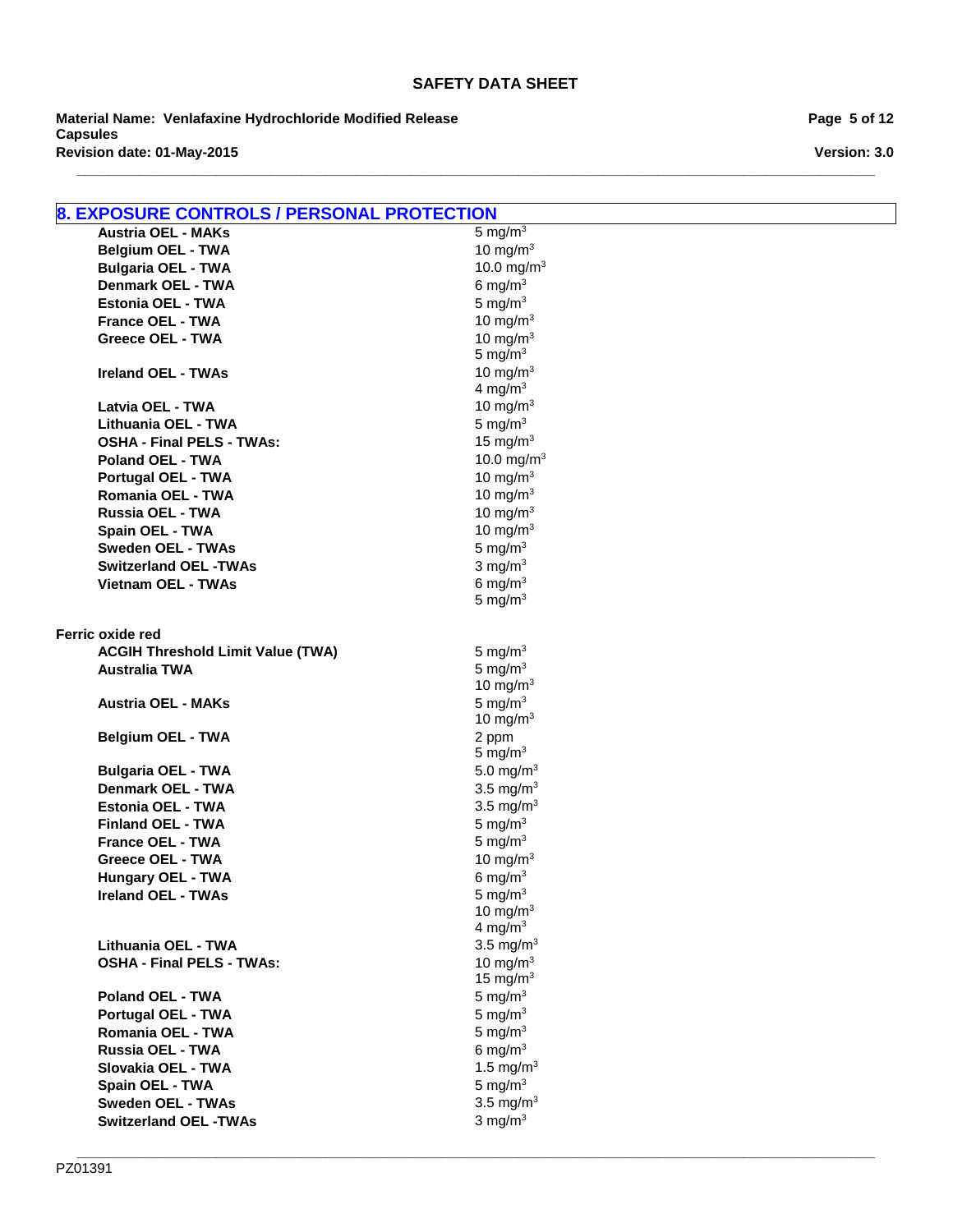**\_\_\_\_\_\_\_\_\_\_\_\_\_\_\_\_\_\_\_\_\_\_\_\_\_\_\_\_\_\_\_\_\_\_\_\_\_\_\_\_\_\_\_\_\_\_\_\_\_\_\_\_\_\_\_\_\_\_\_\_\_\_\_\_\_\_\_\_\_\_\_\_\_\_\_\_\_\_\_\_\_\_\_\_\_\_\_\_\_\_\_\_\_\_\_\_\_\_\_\_\_\_\_**

**Revision date: 01-May-2015 Material Name: Venlafaxine Hydrochloride Modified Release Capsules**

**Version: 3.0**

| <b>8. EXPOSURE CONTROLS / PERSONAL PROTECTION</b> |                                                                                                 |
|---------------------------------------------------|-------------------------------------------------------------------------------------------------|
| <b>Vietnam OEL - TWAs</b>                         | 5 mg/m <sup>3</sup>                                                                             |
|                                                   |                                                                                                 |
| Microcrystalline cellulose                        |                                                                                                 |
| <b>ACGIH Threshold Limit Value (TWA)</b>          | 10 mg/m $3$                                                                                     |
| <b>Australia TWA</b>                              | 10 mg/m $3$                                                                                     |
| <b>Belgium OEL - TWA</b>                          | 10 mg/m $3$                                                                                     |
| Estonia OEL - TWA                                 | 10 mg/m $3$                                                                                     |
| <b>France OEL - TWA</b>                           | 10 mg/m $3$                                                                                     |
| <b>Ireland OEL - TWAs</b>                         | 10 mg/m $3$<br>4 mg/m $3$                                                                       |
| Latvia OEL - TWA                                  | 2 mg/m $3$                                                                                      |
|                                                   |                                                                                                 |
| <b>OSHA - Final PELS - TWAs:</b>                  | 15 mg/m $3$<br>10 mg/m $3$                                                                      |
| Portugal OEL - TWA                                | 10 mg/m $3$                                                                                     |
| Romania OEL - TWA                                 |                                                                                                 |
| Russia OEL - TWA                                  | 6 mg/m $3$                                                                                      |
| Spain OEL - TWA                                   | 10 mg/m $3$                                                                                     |
| <b>Switzerland OEL -TWAs</b>                      | $3 \text{ mg/m}^3$                                                                              |
| <b>Vietnam OEL - TWAs</b>                         | 10 mg/m $3$<br>5 mg/ $m3$                                                                       |
|                                                   |                                                                                                 |
| Venlafaxine hydrochloride                         |                                                                                                 |
| <b>Pfizer OEL TWA-8 Hr:</b>                       | $250 \mu g/m3$                                                                                  |
|                                                   |                                                                                                 |
| <b>Exposure Controls</b>                          |                                                                                                 |
| <b>Engineering Controls:</b>                      | Engineering controls should be used as the primary means to control exposures. General          |
|                                                   | room ventilation is adequate unless the process generates dust, mist or fumes. Keep airborne    |
|                                                   | contamination levels below the exposure limits listed above in this section.                    |
| <b>Personal Protective</b>                        | Refer to applicable national standards and regulations in the selection and use of personal     |
| <b>Equipment:</b>                                 | protective equipment (PPE).                                                                     |
| Hands:                                            | Impervious gloves are recommended if skin contact with drug product is possible and for bulk    |
|                                                   | processing operations.                                                                          |
| Eyes:                                             | Wear safety glasses or goggles if eye contact is possible.                                      |
| Skin:                                             | Impervious protective clothing is recommended if skin contact with drug product is possible and |
|                                                   | for bulk processing operations.                                                                 |
| <b>Respiratory protection:</b>                    | If the applicable Occupational Exposure Limit (OEL) is exceeded, wear an appropriate            |
|                                                   | respirator with a protection factor sufficient to control exposures to below the OEL.           |

# **9. PHYSICAL AND CHEMICAL PROPERTIES**

| <b>Physical State:</b>                                                      | Hard-gelatin Capsule | Color:                   | Light grey, Peach, or Dark   |
|-----------------------------------------------------------------------------|----------------------|--------------------------|------------------------------|
| Odor:                                                                       | No data available.   | <b>Odor Threshold:</b>   | orange<br>No data available. |
| <b>Molecular Formula:</b>                                                   | Mixture              | <b>Molecular Weight:</b> | Mixture                      |
| <b>Solvent Solubility:</b>                                                  | No data available    |                          |                              |
| <b>Water Solubility:</b>                                                    | No data available    |                          |                              |
| pH:                                                                         | No data available.   |                          |                              |
| Melting/Freezing Point (°C):                                                | No data available    |                          |                              |
| Boiling Point (°C):                                                         | No data available.   |                          |                              |
| Partition Coefficient: (Method, pH, Endpoint, Value)<br>Ferric oxide yellow |                      |                          |                              |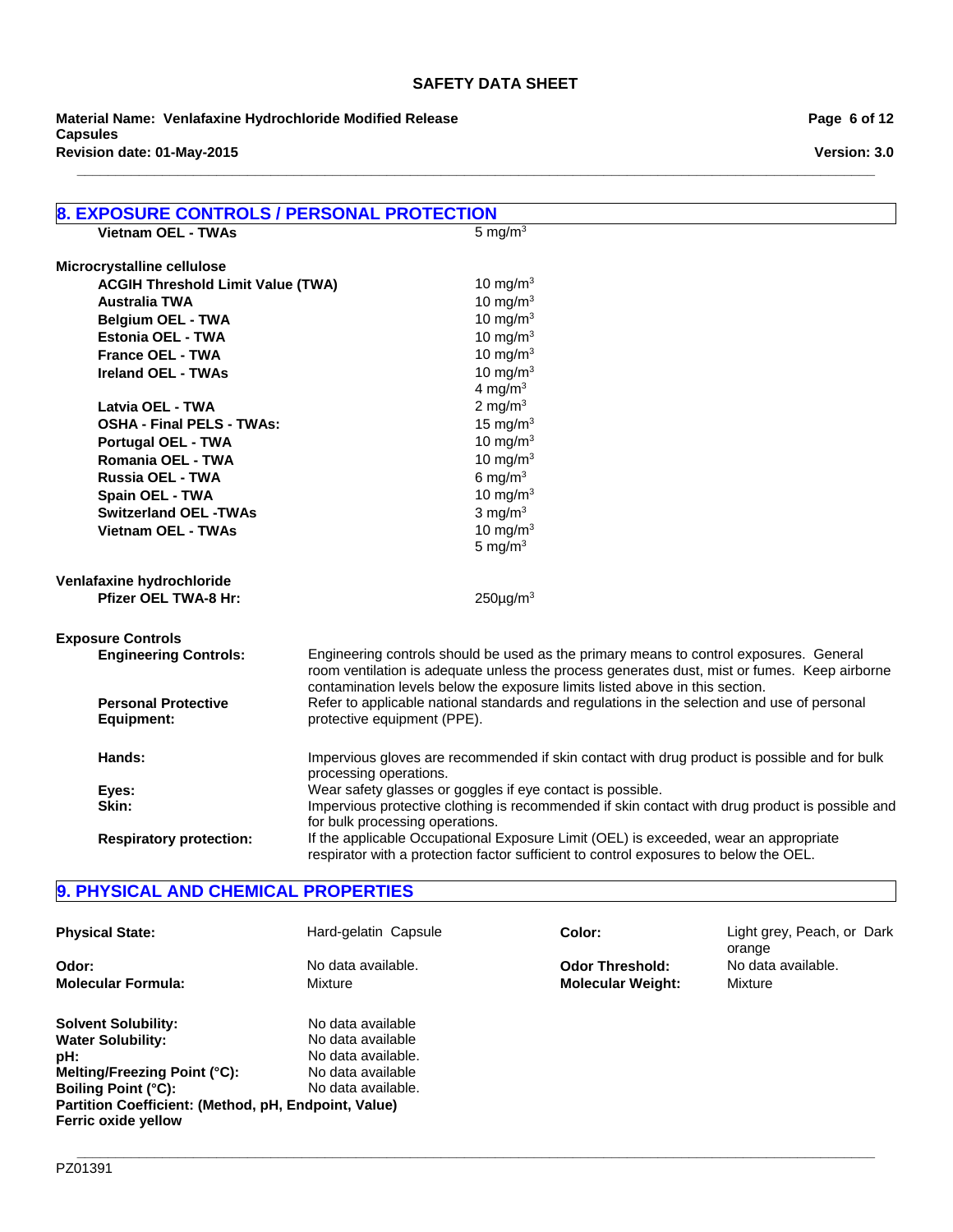**\_\_\_\_\_\_\_\_\_\_\_\_\_\_\_\_\_\_\_\_\_\_\_\_\_\_\_\_\_\_\_\_\_\_\_\_\_\_\_\_\_\_\_\_\_\_\_\_\_\_\_\_\_\_\_\_\_\_\_\_\_\_\_\_\_\_\_\_\_\_\_\_\_\_\_\_\_\_\_\_\_\_\_\_\_\_\_\_\_\_\_\_\_\_\_\_\_\_\_\_\_\_\_**

**Revision date: 01-May-2015 Material Name: Venlafaxine Hydrochloride Modified Release Capsules**

| <b>9. PHYSICAL AND CHEMICAL PROPERTIES</b> |                    |
|--------------------------------------------|--------------------|
| No data available                          |                    |
| Microcrystalline cellulose                 |                    |
| No data available                          |                    |
| Ferric oxide red                           |                    |
| No data available                          |                    |
| <b>Ethylcellulose</b>                      |                    |
| No data available                          |                    |
| Hydroxypropyl methylcellulose              |                    |
| No data available                          |                    |
| Gelatin                                    |                    |
| No data available                          |                    |
| Talc (non-asbestiform)                     |                    |
| No data available                          |                    |
| <b>Titanium dioxide</b>                    |                    |
| No data available                          |                    |
| <b>Black Iron Oxide</b>                    |                    |
| No data available                          |                    |
| Venlafaxine hydrochloride                  |                    |
| Measured Log P<br>0.5                      |                    |
| Decomposition Temperature (°C):            | No data available. |
| <b>Evaporation Rate (Gram/s):</b>          | No data available  |
| Vapor Pressure (kPa):                      | No data available  |
| Vapor Density (g/ml):                      | No data available  |
| <b>Relative Density:</b>                   | No data available  |

**Flammablity:** Autoignition Temperature (Solid) (°C):<br>
Flammability (Solids): No data available **Flammability (Solids):**  $\begin{array}{ccc}\n & \cdot & \cdot & \cdot \\
\hline\n\end{array}$  No data available<br> **Flash Point (Liquid) (°C):** No data available **Flash Point (Liquid) (°C):**<br> **Upper Explosive Limits (Liquid) (% by Vol.):** No data available **Upper Explosive Limits (Liquid) (% by Vol.):** No data available<br>
Lower Explosive Limits (Liquid) (% by Vol.): No data available Lower Explosive Limits (Liquid) (% by Vol.): **Polymerization:** Will not occur

**Viscosity:** No data available

# **10. STABILITY AND REACTIVITY**

| <b>Reactivity:</b>                        | No data available                                                  |
|-------------------------------------------|--------------------------------------------------------------------|
| <b>Chemical Stability:</b>                | Stable under normal conditions of use.                             |
| <b>Possibility of Hazardous Reactions</b> |                                                                    |
| <b>Oxidizing Properties:</b>              | No data available                                                  |
| <b>Conditions to Avoid:</b>               | Fine particles (such as dust and mists) may fuel fires/explosions. |
| <b>Incompatible Materials:</b>            | As a precautionary measure, keep away from strong oxidizers        |
| <b>Hazardous Decomposition</b>            | No data available                                                  |
| <b>Products:</b>                          |                                                                    |

# **11. TOXICOLOGICAL INFORMATION**

| Information on Toxicological Effects |                                                                                                            |
|--------------------------------------|------------------------------------------------------------------------------------------------------------|
| <b>General Information:</b>          | The information included in this section describes the potential hazards of the individual<br>ingredients. |
| <b>Short Term:</b>                   | Individuals taking monoamine oxidase (MAO) inhibitors should avoid exposure to this material.              |

**Page 7 of 12**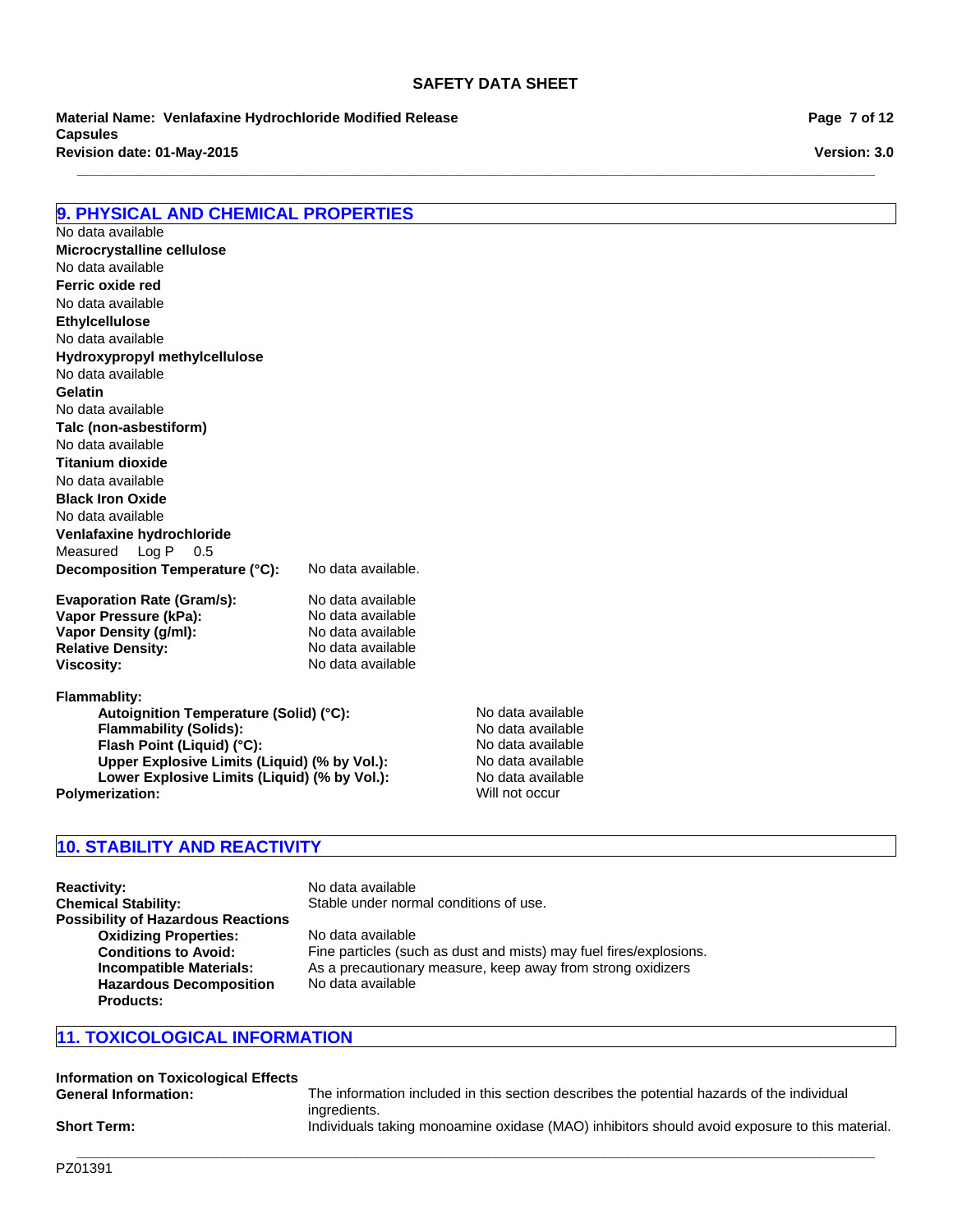**\_\_\_\_\_\_\_\_\_\_\_\_\_\_\_\_\_\_\_\_\_\_\_\_\_\_\_\_\_\_\_\_\_\_\_\_\_\_\_\_\_\_\_\_\_\_\_\_\_\_\_\_\_\_\_\_\_\_\_\_\_\_\_\_\_\_\_\_\_\_\_\_\_\_\_\_\_\_\_\_\_\_\_\_\_\_\_\_\_\_\_\_\_\_\_\_\_\_\_\_\_\_\_**

**Revision date: 01-May-2015 Material Name: Venlafaxine Hydrochloride Modified Release Capsules**

# **11. TOXICOLOGICAL INFORMATION**

**Long Term:** Repeat-dose studies in animals have shown a potential to cause adverse effects on liver.<br>**Known Clinical Effects:** lngestion of this material may cause effects similar to those seen in clinical use including **Known Clinical Effects:** Ingestion of this material may cause effects similar to those seen in clinical use including dizziness, insomnia, constipation, vomiting, dry mouth, nervousness, nausea, anxiety, sweating, abnormal dreams, tremors, abnormal ejaculation, and impotence. Signs and symptoms associated with non-fatal overdosage were drowsiness, vomiting, rapid heart rate, nausea, dizziness, agitation, and tremor.

#### **Acute Toxicity: (Species, Route, End Point, Dose)**

#### **Microcrystalline cellulose**

Rat Oral LD50 >5000mg/kg RabbitDermal LD50 >2000 mg/kg

#### **Hydroxypropyl methylcellulose**

RatOralLD50 >10,000mg/kg

#### **Talc (non-asbestiform)**

Rat Oral LD50 >1600 mg/kg

# **Titanium dioxide**

RatOralLD50 >7500mg/kg RatSubcutaneousLD50 50 mg/kg

#### **Black Iron Oxide**

RatOralLD50 >1000mg/kg

### **Venlafaxine hydrochloride**

Rat (M) Oral LD50 700mg/kg Rat (F) Oral LD50 350mg/kg

#### **Irritation / Sensitization: (Study Type, Species, Severity)**

#### **Microcrystalline cellulose**

Skin IrritationRabbitNon-irritating Eye IrritationRabbitNon-irritating

#### **Venlafaxine hydrochloride**

Eye Irritation (*In vitro* , BCOP)Negative

### **Reproduction & Developmental Toxicity: (Study Type, Species, Route, Dose, End Point, Effect(s))**

#### **Venlafaxine hydrochloride**

Reproductive & FertilityRatOral8times human doseNOAELNo effects at maximum dose Embryo / Fetal DevelopmentRabbitOral12times human doseNOAELNot Teratogenic Embryo / Fetal DevelopmentRatOral1.4times human doseNOAELNot Teratogenic, Neonatal toxicity

**\_\_\_\_\_\_\_\_\_\_\_\_\_\_\_\_\_\_\_\_\_\_\_\_\_\_\_\_\_\_\_\_\_\_\_\_\_\_\_\_\_\_\_\_\_\_\_\_\_\_\_\_\_\_\_\_\_\_\_\_\_\_\_\_\_\_\_\_\_\_\_\_\_\_\_\_\_\_\_\_\_\_\_\_\_\_\_\_\_\_\_\_\_\_\_\_\_\_\_\_\_\_\_**

#### **Genetic Toxicity: (Study Type, Cell Type/Organism, Result)**

#### **Venlafaxine hydrochloride**

Bacterial Mutagenicity (Ames)*Salmonella* Negative

**Version: 3.0 Page 8 of 12**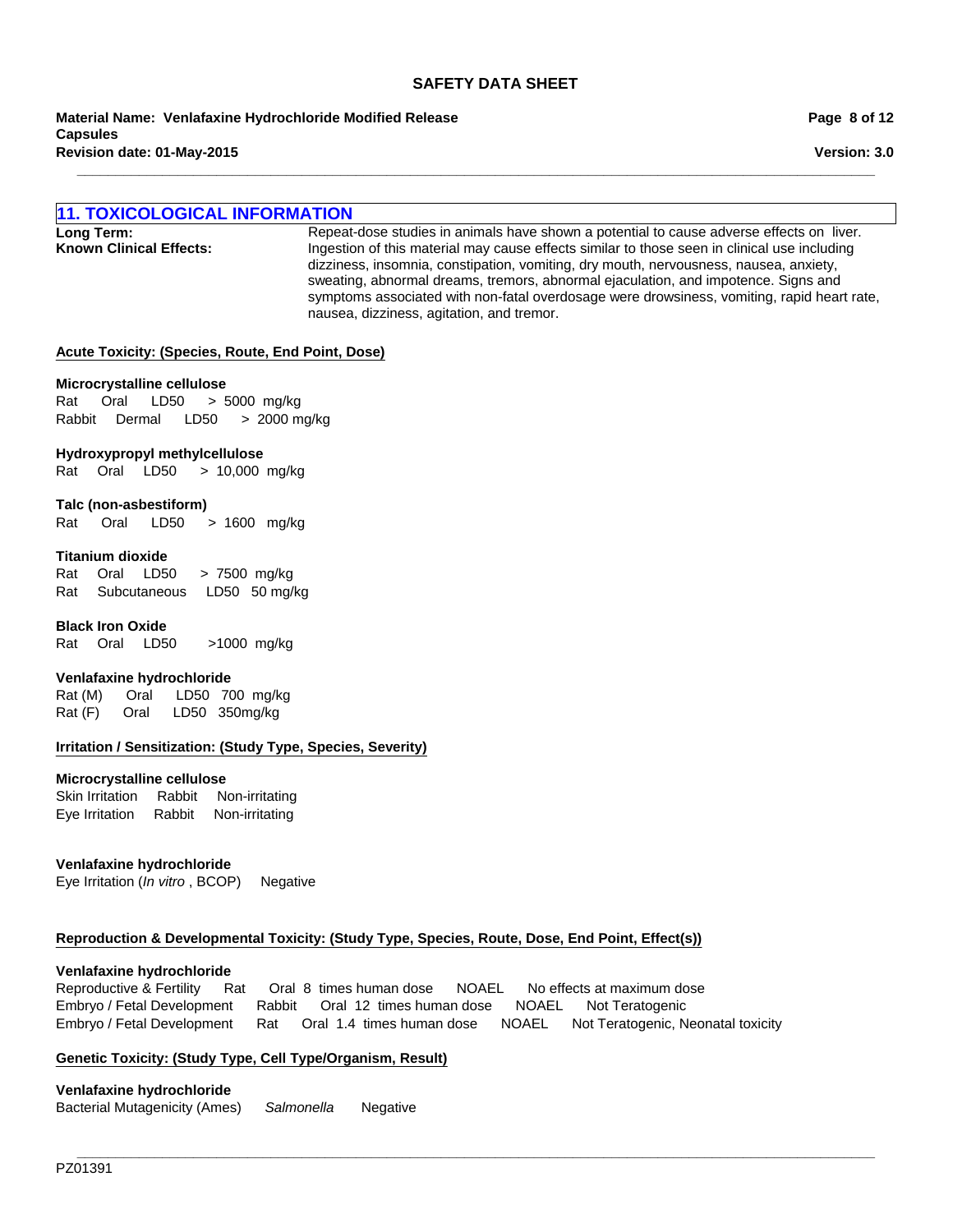**\_\_\_\_\_\_\_\_\_\_\_\_\_\_\_\_\_\_\_\_\_\_\_\_\_\_\_\_\_\_\_\_\_\_\_\_\_\_\_\_\_\_\_\_\_\_\_\_\_\_\_\_\_\_\_\_\_\_\_\_\_\_\_\_\_\_\_\_\_\_\_\_\_\_\_\_\_\_\_\_\_\_\_\_\_\_\_\_\_\_\_\_\_\_\_\_\_\_\_\_\_\_\_**

**Revision date: 01-May-2015 Material Name: Venlafaxine Hydrochloride Modified Release Capsules**

# **11. TOXICOLOGICAL INFORMATION**

Chinese Hamster Ovary (CHO) cells Negative *In Vitro* Cell Transformation AssayMouseNegative *In Vitro* Sister Chromatid ExchangeChinese Hamster Ovary (CHO) cellsNegative *In Vivo* Chromosome AberrationRat Bone MarrowNegative

### **Carcinogenicity: (Duration, Species, Route, Dose, End Point, Effect(s))**

#### **Venlafaxine hydrochloride**

18 Month(s)MouseOral120mg/kg/dayNOAELNot carcinogenic 24 Month(s)RatOral120mg/kg/dayNOAELNot carcinogenic

| <b>Carcinogen Status:</b>       | None of the components of this formulation are listed as a carcinogen by IARC, NTP or OSHA. |
|---------------------------------|---------------------------------------------------------------------------------------------|
| Ferric oxide red<br>IARC:       | Group 3 (Not Classifiable)                                                                  |
| Talc (non-asbestiform)<br>IARC: | Group 3 (Not Classifiable)                                                                  |
| Titanium dioxide<br>IARC:       | Group 2B (Possibly Carcinogenic to Humans)                                                  |

# **12. ECOLOGICAL INFORMATION**

**Environmental Overview:** Toxic to aquatic organisms.

**Toxicity:**

# **Aquatic Toxicity: (Species, Method, End Point, Duration, Result)**

#### **Venlafaxine hydrochloride**

Aquatic Toxicity Comments: A greater than symbol (>) indicates that aquatic toxicity was not observed at the maximum dose tested. **Persistence and Degradability:** No data available **Bio-accumulative Potential:** No data available **Partition Coefficient: (Method, pH, Endpoint, Value) Mobility in Soil:** No data available *Daphnia magna* (Water Flea)EC50 48Hours38mg/L *Pseudokirchneriella subcapitata* (Green Alga)OECDEC50 72Hours4.8mg/L *Oncorhynchus mykiss* (Rainbow Trout)OECDLC50 96Hours>100mg/L **Venlafaxine hydrochloride** MeasuredLog P0.5

**\_\_\_\_\_\_\_\_\_\_\_\_\_\_\_\_\_\_\_\_\_\_\_\_\_\_\_\_\_\_\_\_\_\_\_\_\_\_\_\_\_\_\_\_\_\_\_\_\_\_\_\_\_\_\_\_\_\_\_\_\_\_\_\_\_\_\_\_\_\_\_\_\_\_\_\_\_\_\_\_\_\_\_\_\_\_\_\_\_\_\_\_\_\_\_\_\_\_\_\_\_\_\_**

**Page 9 of 12**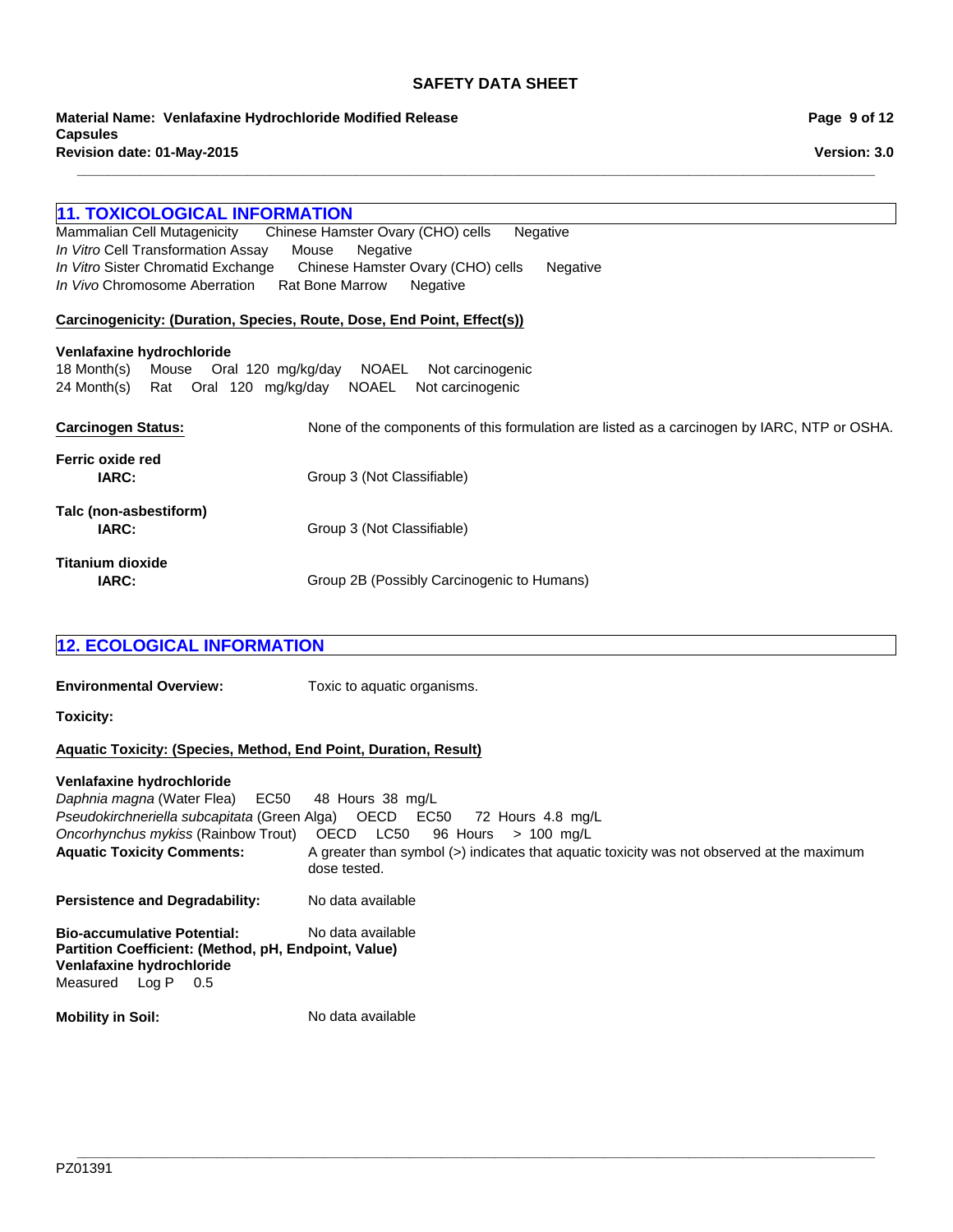**Material Name: Venlafaxine Hydrochloride Modified Release Capsules Revision date: 01-May-2015**

# **13. DISPOSAL CONSIDERATIONS**

**Waste Treatment Methods:** Dispose of waste in accordance with all applicable laws and regulations. Member State specific and Community specific provisions must be considered. Considering the relevant known environmental and human health hazards of the material, review and implement appropriate technical and procedural waste water and waste disposal measures to prevent occupational exposure and environmental release. It is recommended that waste minimization be practiced. The best available technology should be utilized to prevent environmental releases. This may include destructive techniques for waste and wastewater.

**\_\_\_\_\_\_\_\_\_\_\_\_\_\_\_\_\_\_\_\_\_\_\_\_\_\_\_\_\_\_\_\_\_\_\_\_\_\_\_\_\_\_\_\_\_\_\_\_\_\_\_\_\_\_\_\_\_\_\_\_\_\_\_\_\_\_\_\_\_\_\_\_\_\_\_\_\_\_\_\_\_\_\_\_\_\_\_\_\_\_\_\_\_\_\_\_\_\_\_\_\_\_\_**

# **14. TRANSPORT INFORMATION**

**The following refers to all modes of transportation unless specified below.**

Not regulated for transport under USDOT, EUADR, IATA, or IMDG regulations.

# **15. REGULATORY INFORMATION**

**Safety, Health and Environmental Regulations/Legislation Specific for the Substance or Mixture**

#### **Canada - WHMIS: Classifications**

**WHMIS hazard class:**

None required

This product has been classified in accordance with the hazard criteria of the CPR and the MSDS contains all of the information required by the CPR.

#### **Gelatin**

| <b>CERCLA/SARA 313 Emission reporting</b>          | Not Listed                                                                       |
|----------------------------------------------------|----------------------------------------------------------------------------------|
| <b>California Proposition 65</b>                   | Not Listed                                                                       |
| <b>Inventory - United States TSCA - Sect. 8(b)</b> | Present                                                                          |
| <b>Australia (AICS):</b>                           | Present                                                                          |
| <b>EU EINECS/ELINCS List</b>                       | 232-554-6                                                                        |
| Talc (non-asbestiform)                             |                                                                                  |
| <b>CERCLA/SARA 313 Emission reporting</b>          | Not Listed                                                                       |
| <b>California Proposition 65</b>                   | Not Listed                                                                       |
| <b>Inventory - United States TSCA - Sect. 8(b)</b> | Present                                                                          |
| <b>Australia (AICS):</b>                           | Present                                                                          |
| <b>EU EINECS/ELINCS List</b>                       | 238-877-9                                                                        |
| Titanium dioxide                                   |                                                                                  |
| <b>CERCLA/SARA 313 Emission reporting</b>          | Not Listed                                                                       |
| <b>California Proposition 65</b>                   | carcinogen initial date 9/2/11 airborne, unbound particles of<br>respirable size |

# **Page 10 of 12**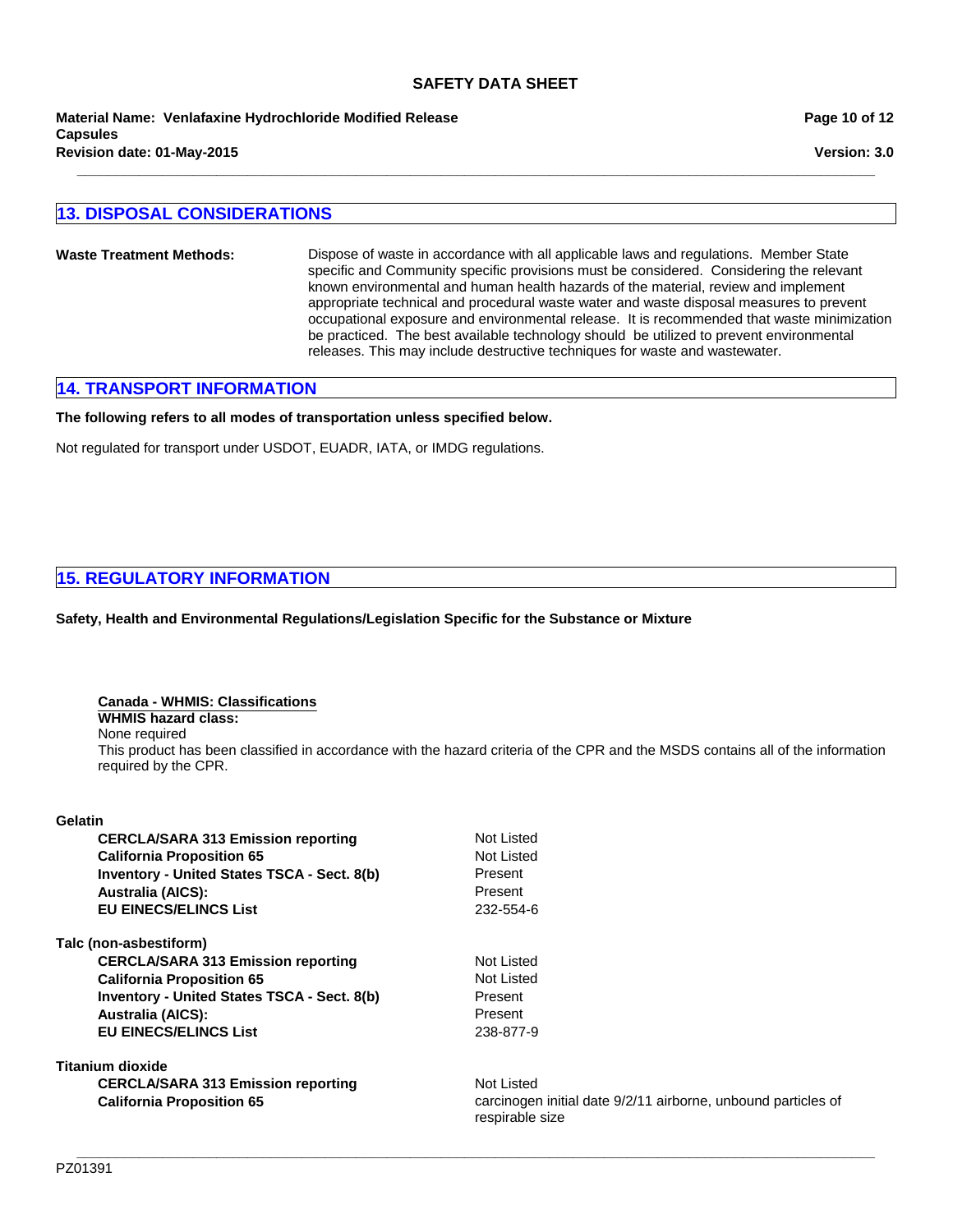**\_\_\_\_\_\_\_\_\_\_\_\_\_\_\_\_\_\_\_\_\_\_\_\_\_\_\_\_\_\_\_\_\_\_\_\_\_\_\_\_\_\_\_\_\_\_\_\_\_\_\_\_\_\_\_\_\_\_\_\_\_\_\_\_\_\_\_\_\_\_\_\_\_\_\_\_\_\_\_\_\_\_\_\_\_\_\_\_\_\_\_\_\_\_\_\_\_\_\_\_\_\_\_**

**Revision date: 01-May-2015 Material Name: Venlafaxine Hydrochloride Modified Release Capsules**

**Page 11 of 12**

**Version: 3.0**

| <b>15. REGULATORY INFORMATION</b>                                               |                                       |
|---------------------------------------------------------------------------------|---------------------------------------|
| Inventory - United States TSCA - Sect. 8(b)                                     | Present                               |
| <b>Australia (AICS):</b>                                                        | Present                               |
| <b>EU EINECS/ELINCS List</b>                                                    | 236-675-5                             |
|                                                                                 |                                       |
| Ferric oxide red                                                                |                                       |
| <b>CERCLA/SARA 313 Emission reporting</b>                                       | Not Listed                            |
| <b>California Proposition 65</b>                                                | <b>Not Listed</b>                     |
| Inventory - United States TSCA - Sect. 8(b)                                     | Present                               |
| <b>Australia (AICS):</b>                                                        | Present                               |
| <b>EU EINECS/ELINCS List</b>                                                    | 215-168-2                             |
|                                                                                 |                                       |
| <b>Black Iron Oxide</b>                                                         |                                       |
| <b>CERCLA/SARA 313 Emission reporting</b>                                       | Not Listed                            |
| <b>California Proposition 65</b>                                                | Not Listed                            |
| Inventory - United States TSCA - Sect. 8(b)                                     | Present                               |
| <b>Australia (AICS):</b>                                                        | Present                               |
| <b>EU EINECS/ELINCS List</b>                                                    | 215-277-5                             |
| Hydroxypropyl methylcellulose                                                   |                                       |
| <b>CERCLA/SARA 313 Emission reporting</b>                                       | Not Listed                            |
| <b>California Proposition 65</b>                                                | Not Listed                            |
| Inventory - United States TSCA - Sect. 8(b)                                     | Present                               |
| <b>Australia (AICS):</b>                                                        | Present                               |
| <b>Standard for the Uniform Scheduling</b>                                      | Schedule 4                            |
| for Drugs and Poisons:                                                          |                                       |
| <b>EU EINECS/ELINCS List</b>                                                    | Not Listed                            |
|                                                                                 |                                       |
| <b>Ethylcellulose</b>                                                           |                                       |
| <b>CERCLA/SARA 313 Emission reporting</b>                                       | <b>Not Listed</b>                     |
| <b>California Proposition 65</b>                                                | Not Listed                            |
| Inventory - United States TSCA - Sect. 8(b)                                     | Present<br>Present                    |
| <b>Australia (AICS):</b><br><b>EU EINECS/ELINCS List</b>                        | Not Listed                            |
|                                                                                 |                                       |
| Ferric oxide yellow                                                             |                                       |
| <b>CERCLA/SARA 313 Emission reporting</b>                                       | Not Listed                            |
| <b>California Proposition 65</b>                                                | Not Listed                            |
| <b>Inventory - United States TSCA - Sect. 8(b)</b>                              | Present                               |
| <b>Australia (AICS):</b>                                                        | Present                               |
| <b>EU EINECS/ELINCS List</b>                                                    | 257-098-5                             |
|                                                                                 |                                       |
| Microcrystalline cellulose                                                      |                                       |
| <b>CERCLA/SARA 313 Emission reporting</b>                                       | Not Listed                            |
| <b>California Proposition 65</b>                                                | <b>Not Listed</b>                     |
| <b>Inventory - United States TSCA - Sect. 8(b)</b>                              | Present<br>Present                    |
| <b>Australia (AICS):</b><br><b>REACH - Annex XVII - Restrictions on Certain</b> |                                       |
| <b>Dangerous Substances:</b>                                                    | Use restricted. See item 9[f]. powder |
| <b>EU EINECS/ELINCS List</b>                                                    | 232-674-9                             |
|                                                                                 |                                       |
| Venlafaxine hydrochloride                                                       |                                       |

**\_\_\_\_\_\_\_\_\_\_\_\_\_\_\_\_\_\_\_\_\_\_\_\_\_\_\_\_\_\_\_\_\_\_\_\_\_\_\_\_\_\_\_\_\_\_\_\_\_\_\_\_\_\_\_\_\_\_\_\_\_\_\_\_\_\_\_\_\_\_\_\_\_\_\_\_\_\_\_\_\_\_\_\_\_\_\_\_\_\_\_\_\_\_\_\_\_\_\_\_\_\_\_**